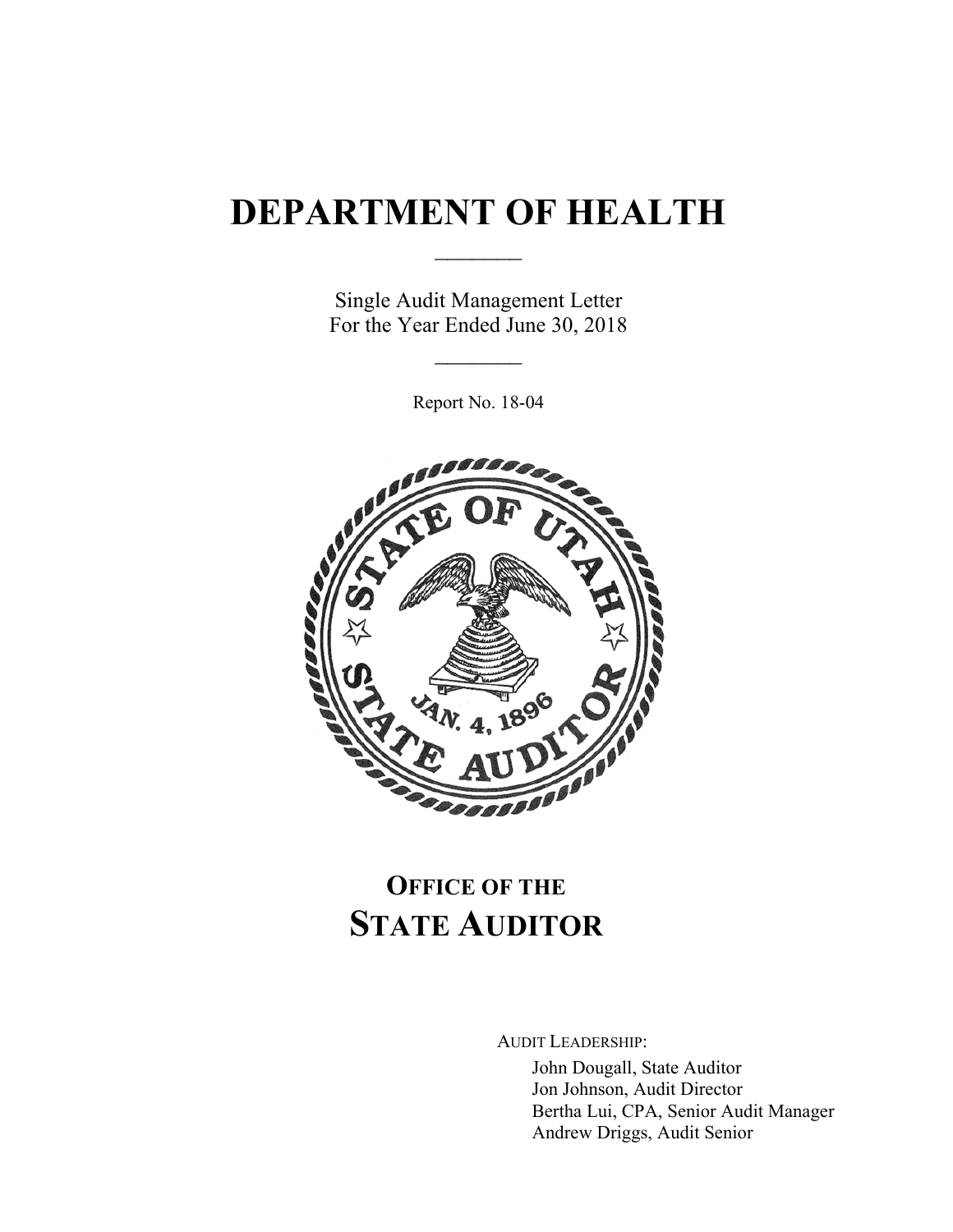## **DEPARTMENT OF HEALTH**

**Single Audit Management Letter** 

FOR THE YEAR ENDED JUNE 30, 2018

## TABLE OF CONTENTS

#### **SINGLE AUDIT MANAGEMENT LETTER** 1

Page **Page** 

| <b>FINDING AND RECOMMENDATION:</b> |                                                                                                         | Federal Program                        | Type/<br>Applicability |   |
|------------------------------------|---------------------------------------------------------------------------------------------------------|----------------------------------------|------------------------|---|
| 1.                                 | Inadequate Internal Controls Over Subrecipient<br>Determination and Monitoring                          | HIV Care Formula<br>Grants             | $SD-f$ ; RN- $f$       | 3 |
| 2.                                 | Inadequate Reviews of Subrecipient Invoices                                                             | HIV Care Formula<br>Grants             |                        | 4 |
| 3.                                 | Inadequate Internal Controls Over Eligibility<br>(Repeat Finding)                                       | HIV Care Formula<br>Grants             | $SD-f$ ; RN- $f$       | 5 |
| 4.                                 | Communication of Client Responsibilities                                                                | HIV Care Formula<br>Grants             |                        | 7 |
| 5.                                 | Automate Eligibility Determinations for HIV Care<br>Formula Grants                                      | HIV Care Formula<br>Grants             |                        | 8 |
| <b>SD</b><br>RN                    | Finding Type:<br>Significant Deficiency of Internal Control<br>Reportable Noncompliance or Illegal Acts | Applicable To:<br>Federal Program<br>f |                        |   |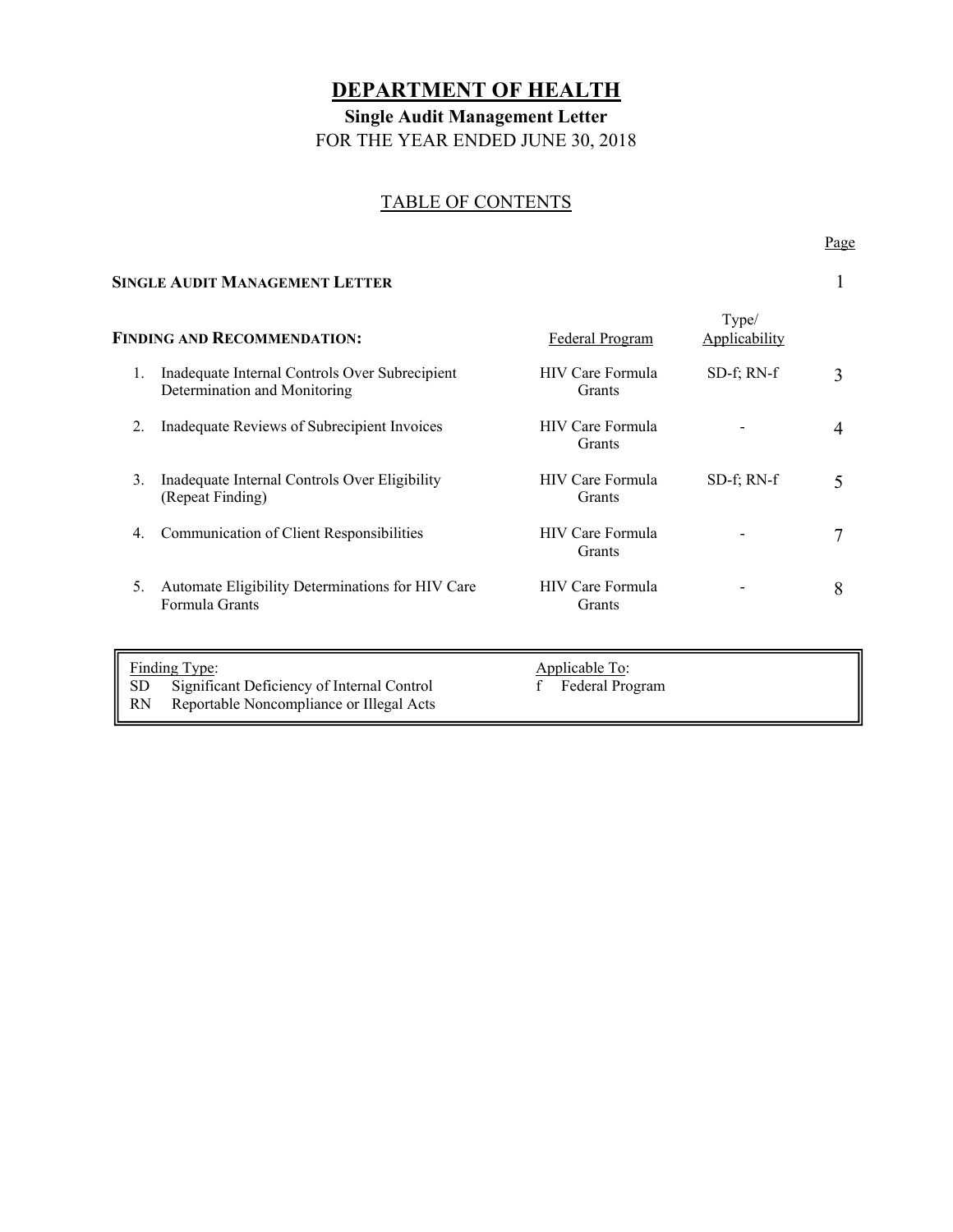

**OFFICE OF THE STATE AUDITOR**

## **SINGLE AUDIT MANAGEMENT LETTER NO. 18-04**

October 16, 2018

Joseph K. Miner, M.D., Executive Director Utah Department of Health 288 North 1460 West SLC, Utah 84116

Dear Dr. Miner:

This management letter is issued as a result of the Utah Department of Health's (DOH's) portion of the statewide single audit for the year ended June 30, 2018. Our final report on compliance and internal control over compliance issued to meet the reporting requirements of Title 2 U.S. *Code of Federal Regulations* (CFR) Part 200, *Uniform Administrative Requirements, Cost Principles, and Audit Requirements for Federal Awards* (Uniform Guidance) is issued under separate cover. The federal programs tested at DOH were as follows:

- HIV Care Formula Grants (CFDA # 93.917)
- Medicaid Cluster (MED)
- Children's Health Insurance Program (CFDA #93.767)
- Immunization Cooperative Agreements (CFDA #93.268)

In planning and performing our audit of compliance of the programs listed above, we considered DOH's compliance with the applicable types of compliance requirements as described in the *OMB Compliance Supplement* for the year ended June 30, 2018. We also considered DOH's internal control over compliance with the types of requirements described above that could have a direct and material effect on the programs tested in order to determine the auditing procedures that were appropriate in the circumstances for the purpose of expressing an opinion on compliance and to test and report on internal control over compliance in accordance with the Uniform Guidance, but not for the purpose of expressing an opinion on the effectiveness of internal control over compliance. Accordingly, we do not express an opinion on the effectiveness of DOH's internal control over compliance.

A *deficiency in internal control over compliance* exists when the design or operation of a control over compliance does not allow management or employees, in the normal course of performing their assigned functions, to prevent or to detect and correct on a timely basis noncompliance with a type of compliance requirement of a federal program. A *material weakness in internal control over compliance* is a deficiency, or a combination of deficiencies, in internal control over compliance, such that there is a reasonable possibility that material noncompliance with a type of compliance requirement of a federal program will not be prevented, or detected and corrected on a timely basis. A *significant deficiency in internal control over compliance* is a deficiency, or a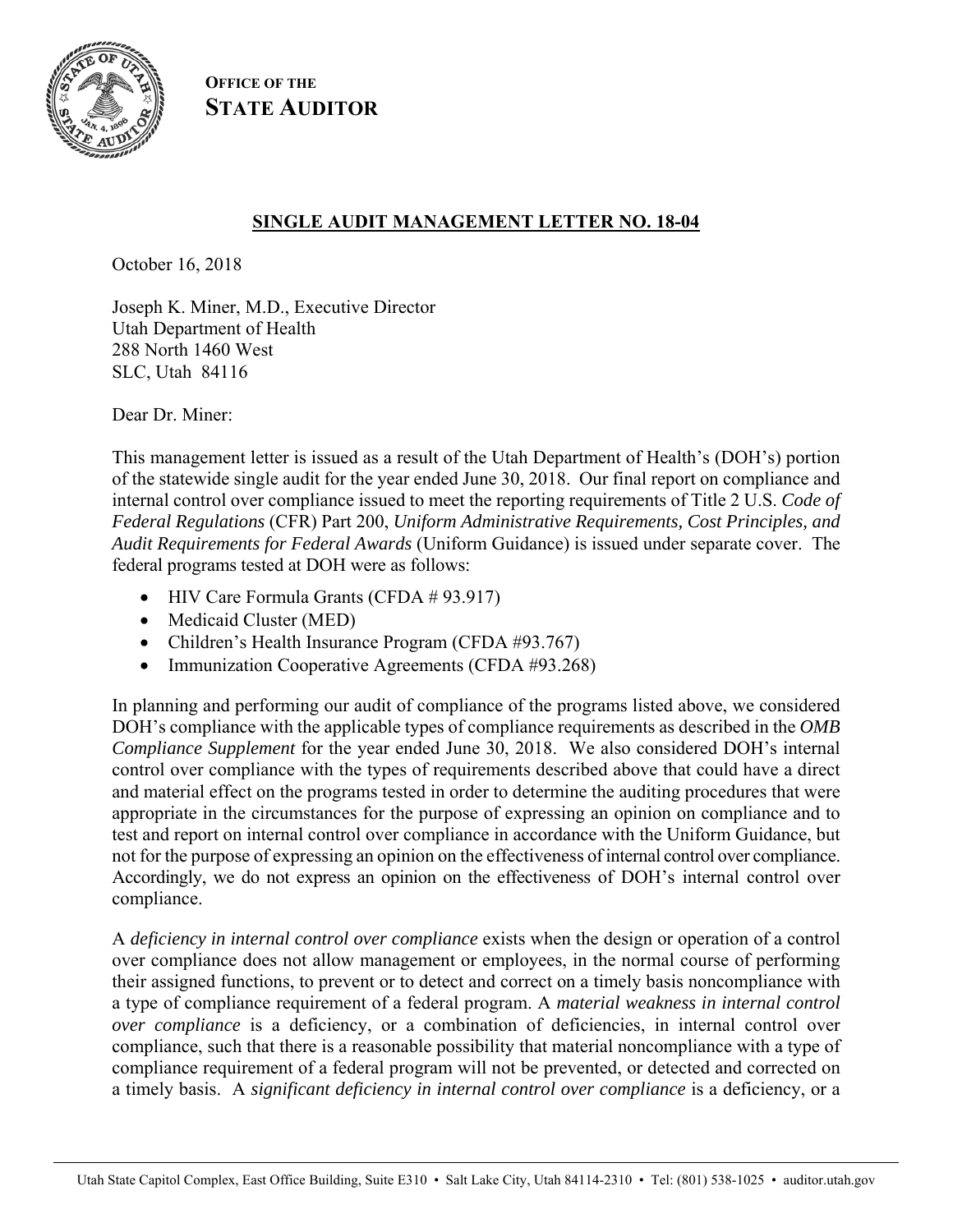combination of deficiencies, in internal control over compliance that is less severe than a material weakness, yet important enough to merit attention by those charged with governance.

Our consideration of internal control over compliance was for the limited purposes described in the second paragraph and was not designed to identify all deficiencies in internal control over compliance that might be material weaknesses or significant deficiencies and therefore, material weaknesses or significant deficiencies may exist that were not identified.

Given these limitations, we did not identify any deficiencies in DOH's internal control that we consider to be material weaknesses. However, we consider the deficiencies in internal control over compliance presented in the accompanying schedule of findings and recommendations as Findings 1 and 3 to be significant deficiencies.

DOH's written response to and Corrective Action Plans for the findings identified in our audit were not subjected to the audit procedures applied in our audit and, accordingly, we express no opinion on them.

The purpose of this communication is solely to describe the scope of our testing of internal control over compliance and the results of that testing. Accordingly, this communication is not suitable for any other purpose.

We appreciate the courtesy and assistance extended to us by the personnel of DOH during the course of our audit, and we look forward to a continuing professional relationship. If you have any questions, please contact me.

Sincerely,

for (followson

Johnson, CPA Audit Director 801-538-1359 jonjohnson@utah.gov

cc: Nathan Checketts, Deputy Director / Director of Division of Medicaid and Health Financing Marc E. Babitz, MD, MPH, Deputy Director Shari A. Watkins, CPA, Chief Administrative Operations Director Emma Chacon, Division Operations Director of Medicaid and Health Financing Tonya Hales, Assistant Division Director of Medicaid and Health Financing Heather Borski, Director, Division of Disease Control and Prevention Melissa Dimond, Director, Bureau of Epidemiology Paul Patrick, Director, Division of Family Health & Preparedness Melanie Henderson, CPA, Director, Internal Audit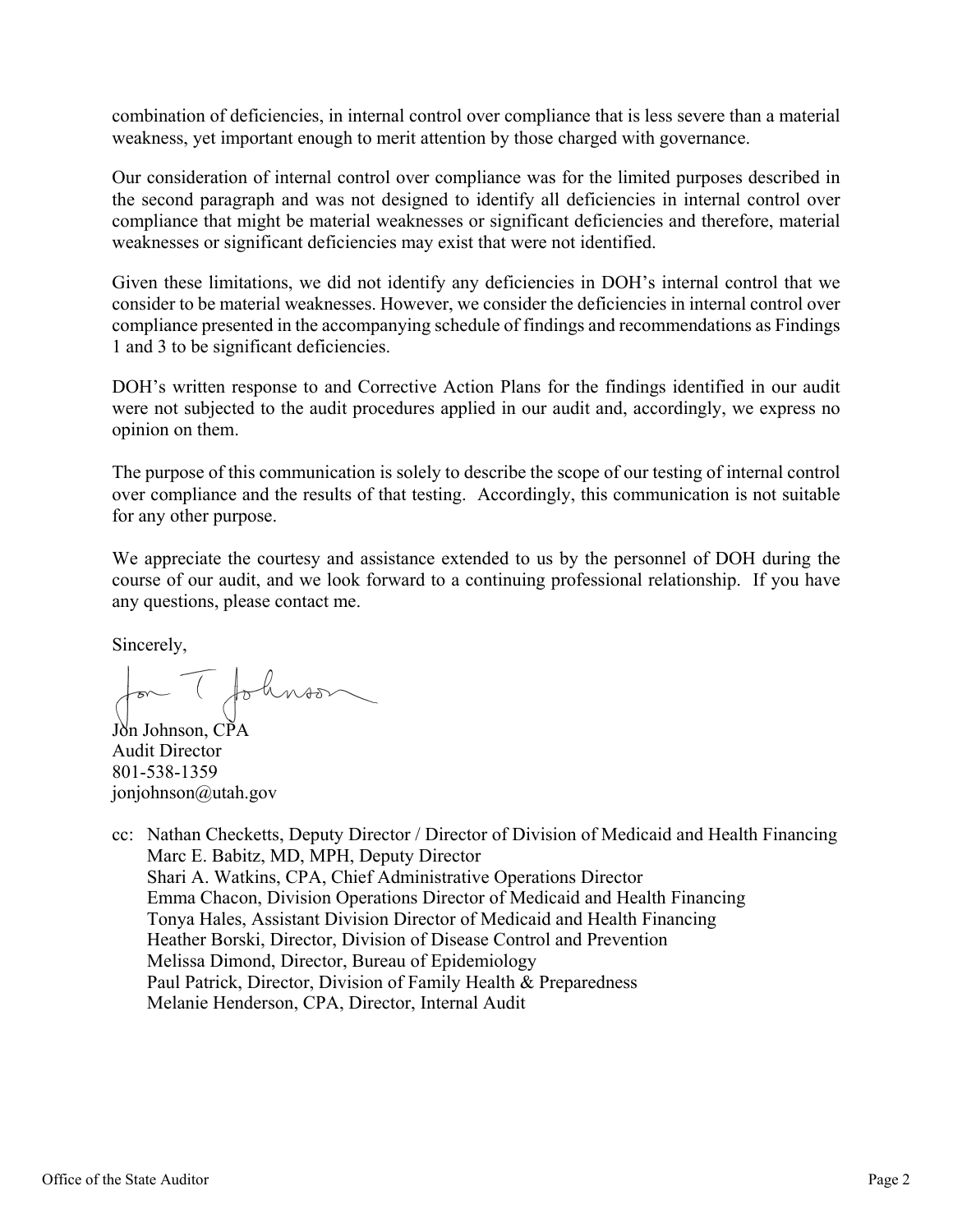## **FINDINGS AND RECOMMENDATIONS**

## **1. INADEQUATE INTERNAL CONTROLS OVER SUBRECIPIENT DETERMINATION AND MONITORING**

Federal Agency: **Department of Health and Human Services**  CFDA Number and Title: **93.917 HIV Care Formula Grants (Ryan White HIV/AIDS Program)**  Federal Award Numbers: **2X07HA00032-27-00, 2X08HA28013-03-00, 2X09HA28337-03-00**  Questioned Costs: N/A Prior Year Single Audit Report Finding Number: N/A Pass-through Entity: N/A

We reviewed the subrecipient monitoring process completed by the Department of Health (DOH) during fiscal year 2018 for the Ryan White HIV/AIDS Program (Program) and noted a deficiency in internal controls over the classification of parties to whom DOH disburses Program funds. Per 2 CFR section 200.330, "a pass-through entity must make case-by-case determinations whether each agreement it makes for the disbursement of Federal program funds casts the party receiving the funds in the role of a subrecipient or a contractor." We noted the following errors:

- a. For one agreement, DOH had originally determined the entity to be a "Medium Risk" subrecipient at the beginning of fiscal year 2018. However, DOH subsequently inappropriately changed the classification of the agreement with the entity from subrecipient to contractor, resulting in the entity not being properly monitored in accordance with 2 CFR section 200.331. According to DOH's Subrecipient Risk Assessment and Monitoring Policies & Procedures (OFO04.01), the Office of Fiscal Operations (OFO) Auditor "will perform a desk audit on one invoice semi-annually [in April and October] on 10% of agreements where the subrecipient was deemed medium risk." As a result of this misclassification, the agreement with this entity was not included in the population sampled to receive desk audits.
- b. DOH inappropriately treated one entity as a subrecipient during fiscal year 2018 based on the terminology in the agreement. However, based on the terms of the agreement and actual services provided by the entity, the relationship was that of a contractor. Federal regulations (2 CFR section 200.330 $(c)$ ) state, "in determining whether an agreement between a pass-through entity and another non-Federal entity casts the latter as a subrecipient or a contractor, the substance of the relationship is more important than the form of the agreement."

These errors were caused by the Program's misinterpretation of the role of subrecipients versus contractors as set forth in 2 CFR section 200.330. The correct classification is critical to guarantee that proper monitoring is performed to ensure that federal funds passed through to subrecipients are used for authorized purposes and in compliance with the federal requirements and terms and conditions of the agreement.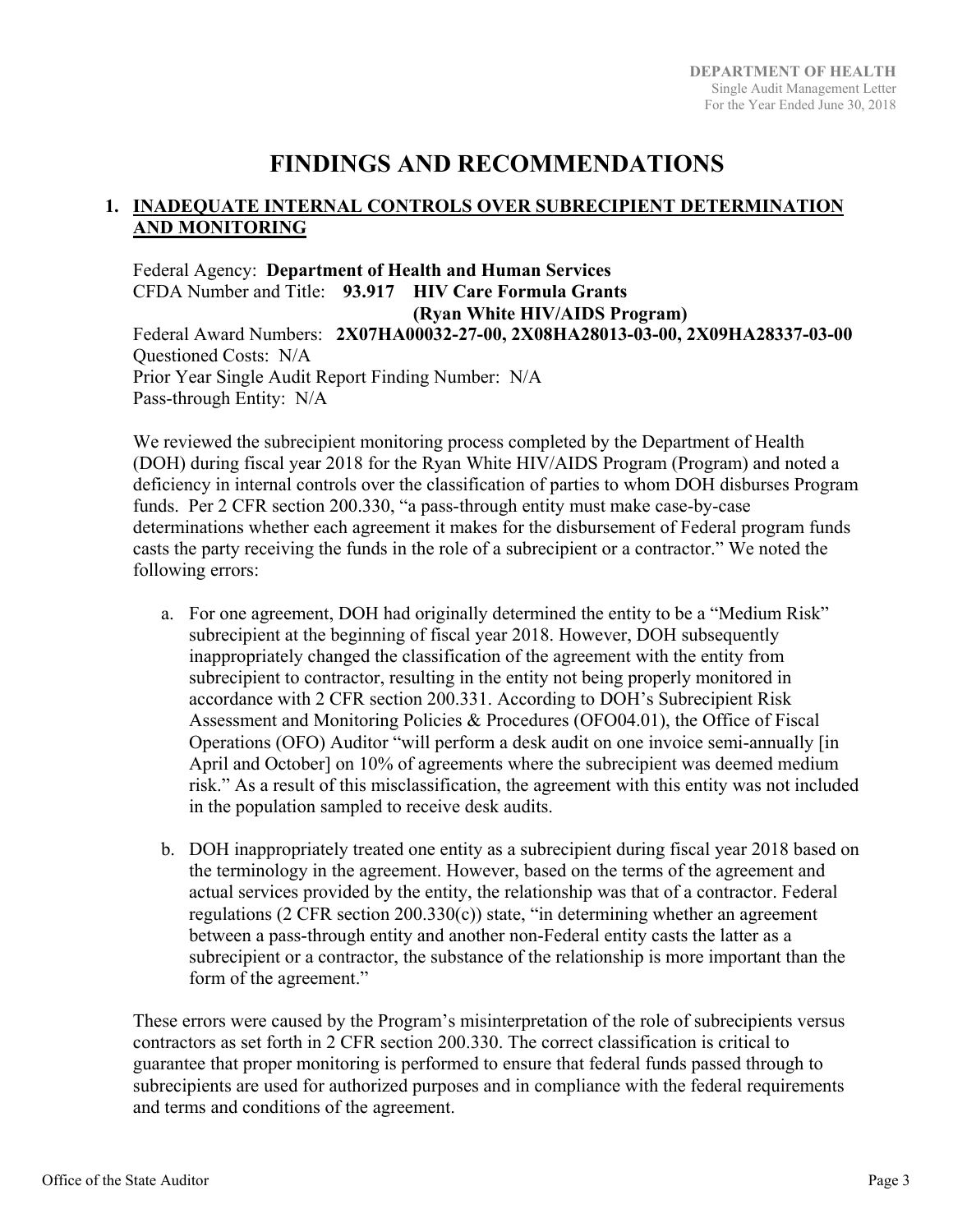## **Recommendation:**

**We recommend DOH strengthen internal controls to properly classify federally funded contractual relationships as either subrecipients or contractors in accordance with 2 CFR section 200.330 and ensure the proper monitoring of all subrecipients.** 

## *DOH's Response:*

*The Department of Health agrees with this finding.* 

## *Corrective Action Plan:*

*Both agreements noted in the finding have been changed to the appropriate designation. The Program attended department-wide grant management training and is utilizing an AGA questionnaire provided in the training to ensure all contractual relationships are properly classified. The Department will continue to work to improve proper contract designations between subrecipients and contractors.* 

*Contact Persons: Amelia Self, Prevention, Treatment and Care Program Manager, 801-538-6221 Brianne Glenn, Policy and Eligibility Manager, 801-538-6738* 

*Anticipated Correction Date: January 2019* 

## **2. INADEQUATE REVIEWS OF SUBRECIPIENT INVOICES**

Federal Agency: **Department of Health and Human Services**  CFDA Number and Title: **93.917 HIV Care Formula Grants (Ryan White HIV/AIDS Program)**  Federal Award Numbers: **2X07HA00032-27-00, 2X08HA28013-03-00, 2X09HA28337-03-00**  Questioned Costs: N/A Prior Year Single Audit Report Finding Number: N/A Pass-through Entity: N/A

We reviewed 89 expenditures for the Ryan White HIV/AIDS Program (Program) and noted 5 disbursements to one subrecipient paid on behalf of ineligible clients or for excessive service expenditures based on inconsistencies related to invoiced mileage charges compared to travel time. Federal cost principles under Uniform Guidance require expenditures to be necessary, reasonable, and on behalf of eligible clients in order to be allowable costs to a federal program. These errors occurred due to inadequate reviews of subrecipient invoices. Inadequate reviews of subrecipient invoices could result in improper and excessive expenditure of federal funds. Because our projected error for the Program disbursements to this subrecipient was less than \$25,000, no costs have been questioned.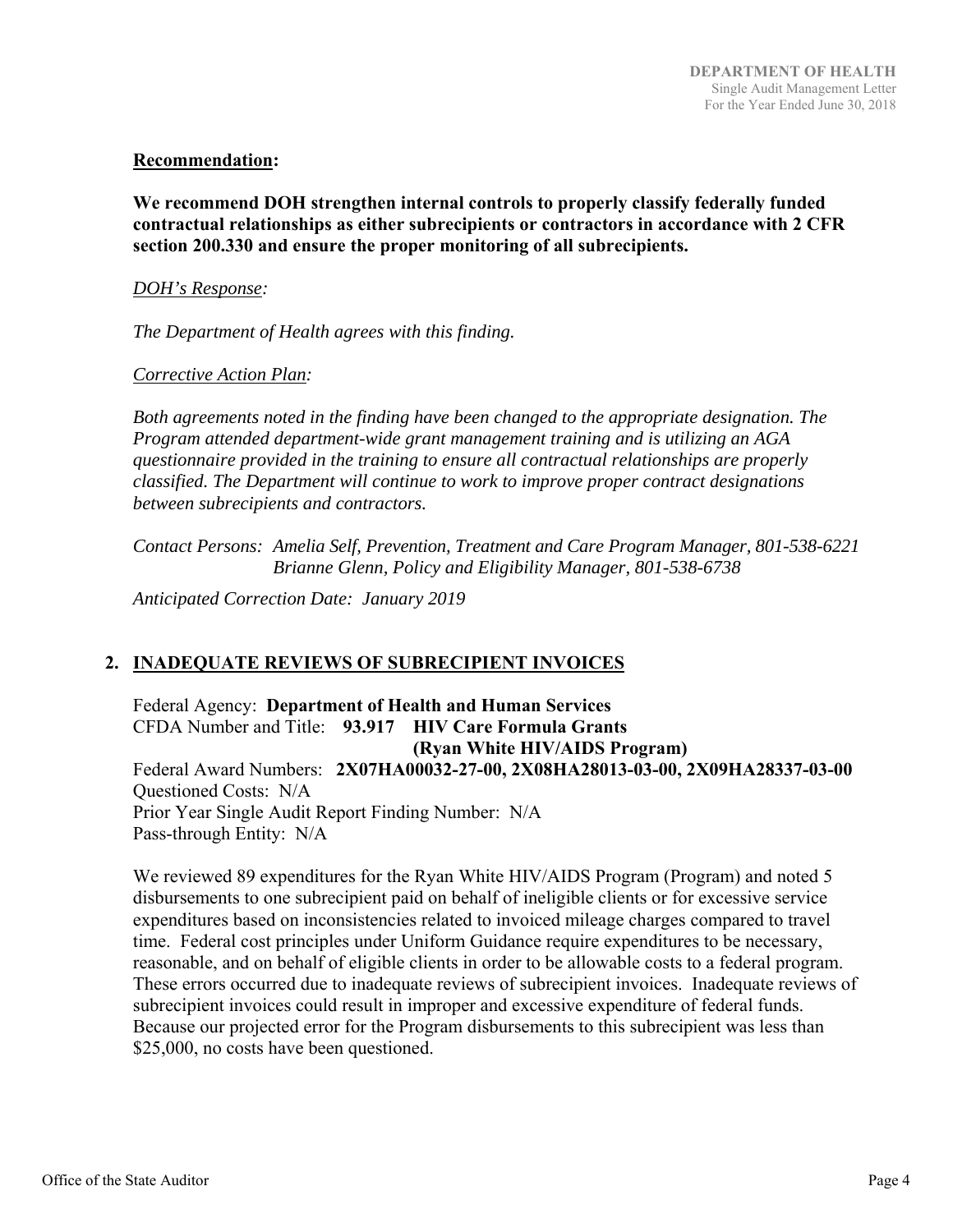## **Recommendation:**

**We recommend DOH perform appropriate reviews of subrecipient invoices to ensure expenditures are on behalf of eligible clients and are reasonable in accordance with Uniform Guidance cost principles.** 

## *DOH's Response:*

*The Department of Health agrees with this finding.* 

## *Corrective Action Plan:*

*The Program has added clarifying language to subrecipient contracts with regard to travel and mileage expenditures effective July 1, 2018. The Program has implemented additional review requirements of invoices that appear to have excessive charges effective July 1, 2018.* 

*Contact Persons: Amelia Self, Prevention, Treatment and Care Program Manager, 801-538-6221 Brianne Glenn, Policy and Eligibility Manager, 801-538-6738* 

*Anticipated Correction Date: July 2018* 

## **3. INADEQUATE INTERNAL CONTROLS OVER ELIGIBILITY**

Federal Agency: **Department of Health and Human Services**  CFDA Number and Title: **93.917 HIV Care Formula Grants (Ryan White HIV/AIDS Program)**  Federal Award Numbers: **2X07HA00032-27-00, 2X08HA28013-03-00, 2X09HA28337-03-00**  Questioned Costs: **\$9,897** Prior Year Single Audit Report Finding Number: **2017-011** Pass-through Entity: N/A

The objective of the Ryan White HIV/AIDS Program is to improve the quality, availability, and organization of healthcare and support services for low-income, uninsured, and underinsured people living with Human Immunodeficiency Virus (HIV) in Utah. DOH is required to vigorously pursue other health insurance opportunities for Program clients to ensure that the Program is the payor of last resort. We noted internal control weaknesses and noncompliance related to the vigorous pursuit of other insurance enrollment opportunities for 2 (2.25%) of the 89 Program clients reviewed at DOH. The sample items, totaling \$99,080, were taken from a population of \$10,801,647 (federal expenditures and expenditures from rebates). The weaknesses noted are described below:

a. One client who had declined available coverage through an employer was approved for Program-sponsored insurance coverage, but the client's case file did not have any documentation to support the exception to Program policies. Although Program policies and procedures permit clients to decline employer-sponsored insurance coverage for specific reasons, approval for program-sponsored insurance coverage after such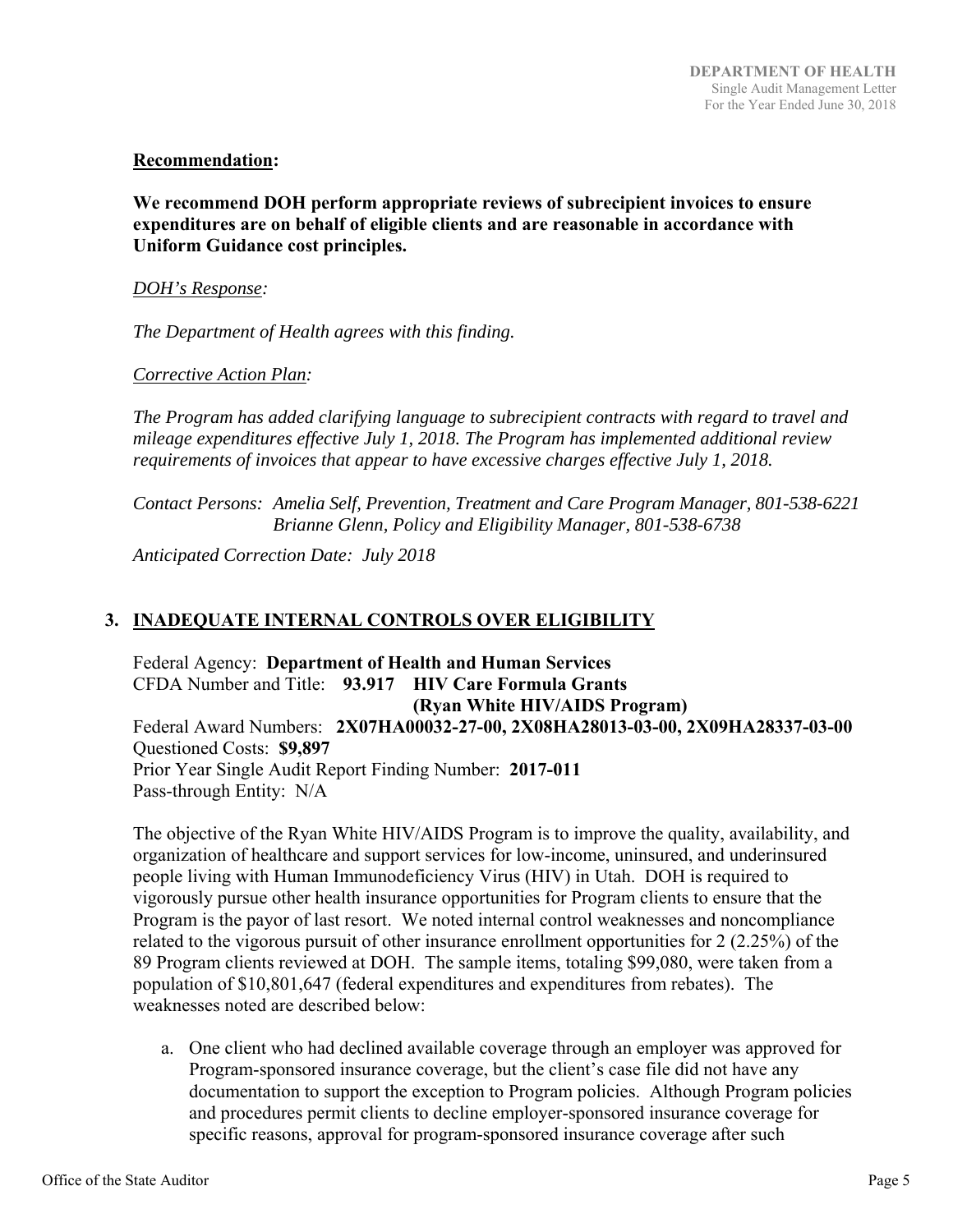declination must be reviewed, approved, and documented at eligibility determination. Due to this error, we have questioned the \$10 related to this sample item and the additional costs of \$1,457 paid on behalf of this client during the fiscal year, together totaling \$1,467.

b. For one client, DOH did not perform adequate procedures to determine whether the client had employer-sponsored insurance available to him due to assumptions made about the type of employer and due to information provided by client self-attestations. Federal guidelines require that the Program "maintain policies regarding the required process for the pursuit of enrollment for all clients, to document the steps during [its] pursuit of enrollment for all clients…" and to "ensure that eligibility for other funding sources is aggressively and consistently pursued" (HRSA PCNs 13-04 and 16-02). Federal guidelines also state that "at one of the two required certifications during a year, [the Program] may accept client self-attestation for verifying... insurance status" and "appropriate documentation is required for changes in status and at least once a year" (HRSA PCN 13-02). Due to this error, we have questioned the \$4,215 related to this sample item and the additional costs of \$4,215 paid on behalf of this client during the fiscal year, together totaling \$8,430.

Inadequate policies and documentation of vigorous pursuit of insurance jeopardizes the "payor of last resort" status of the Program and subjects federal funds to potential misuse.

## **Recommendation:**

**We recommend DOH improve policies and internal controls over Program eligibility determination to ensure client insurance status is vigorously pursued, reviewed, and documented in client files.** 

## *DOH's Response:*

## *The Department of Health partially agrees with this finding.*

## Auditor's Concluding Remark:

We, the auditors, acknowledge that DOH has disagreed with some of the issues noted in this finding. While DOH appears to believe that the client noted in b. above is eligible to participate in the Program, we were unable to corroborate evidence of the client's insurance status. As such, we consider the client ineligible. Because corrective actions outlined by DOH address the concerns raised in our finding and recommendation, we will not issue any further remarks related to the disagreements noted in DOH's response.

## *Corrective Action Plan:*

*a. This error came to the attention of the Program prior to the audit and action was taken to remove the client from Program-sponsored insurance coverage as of 4/1/2018. The Program has implemented additional controls over the approval of program sponsored insurance coverage to prevent this error occurring in the future. These controls include*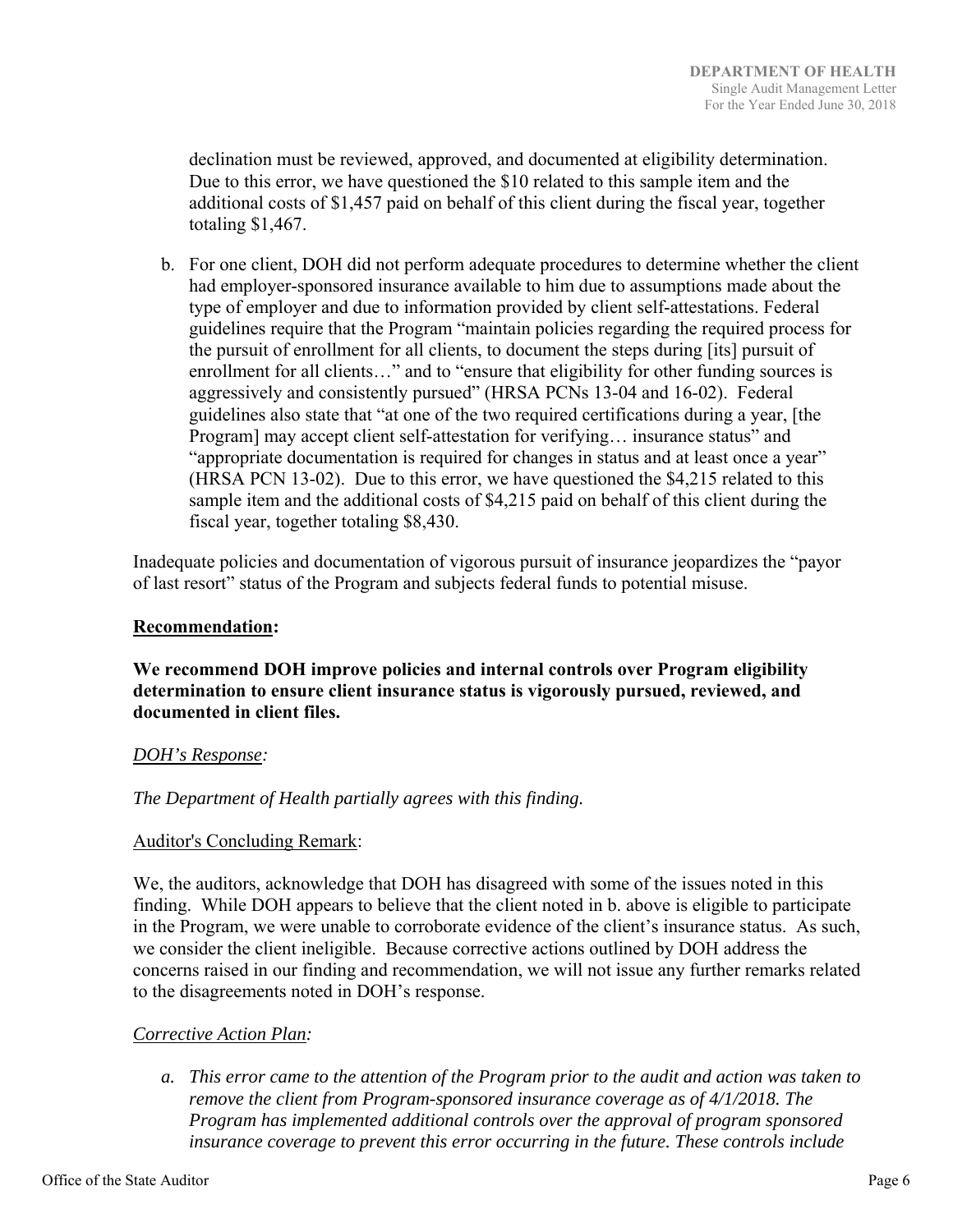*additional documentation and review of client eligibility prior to enrolling client in insurance services.* 

*b. The Program documented efforts taken to research all available insurance coverage for the client; however, documentation did not include information from the employer. Based on Program practice and historical knowledge, the Program made an informed decision regarding the availability of insurance from a specific type of employer. The Program acknowledges that insurance availability can change over time. The Program is reviewing policy and procedures to identify areas to improve documentation of compliance to vigorous pursuit mandate.* 

*Contact Persons: Amelia Self, Prevention, Treatment and Care Program Manager, 801-538-6221 Brianne Glenn, Policy and Eligibility Manager, 801-538-6738* 

*Anticipated Correction Date: November 2018* 

## **4. COMMUNICATION OF CLIENT RESPONSIBILITIES**

Federal Agency: **Department of Health and Human Services**  CFDA Number and Title: **93.917 HIV Care Formula Grants (Ryan White HIV/AIDS Program)**  Federal Award Numbers: **2X07HA00032-27-00, 2X08HA28013-03-00, 2X09HA28337-03-00**  Questioned Costs: N/A Prior Year Single Audit Report Finding Number: N/A Pass-through Entity: N/A

Based on our observations while performing eligibility testwork for the Ryan White HIV/AIDS Program, we feel DOH could improve procedures for reminding clients of their responsibilities to inform the Program of changes in their employment status and the availability of other insurance coverage. Upon application, Program clients acknowledge by signing the application their responsibility to report changes in income or the availability of other health insurance within a timely manner. Failure to provide such information could result in benefits being terminated.

During our eligibility testwork, we noted an instance where a client declined health insurance offered by a new employer, did not report the new employment or health insurance availability to the Program until DOH began the redetermination process, but was allowed to continue in the Program. The Program did take appropriate steps to gather information about the employer's next open enrollment and evaluate the possibility of enrolling. We concluded that this action was appropriate within the context of current Program policies. However, HRSA guidelines require the Program to "establish stronger monitoring and enforcement of sub-grantee processes to ensure that clients are enrolled in coverage options for which they qualify" and "inform clients about any consequences for not enrolling" (HRSA PCN 13-04).

Based on our review of 89 case files for eligibility requirements, other than signing the original application, we did not observe any other subsequent documentation notifying clients of their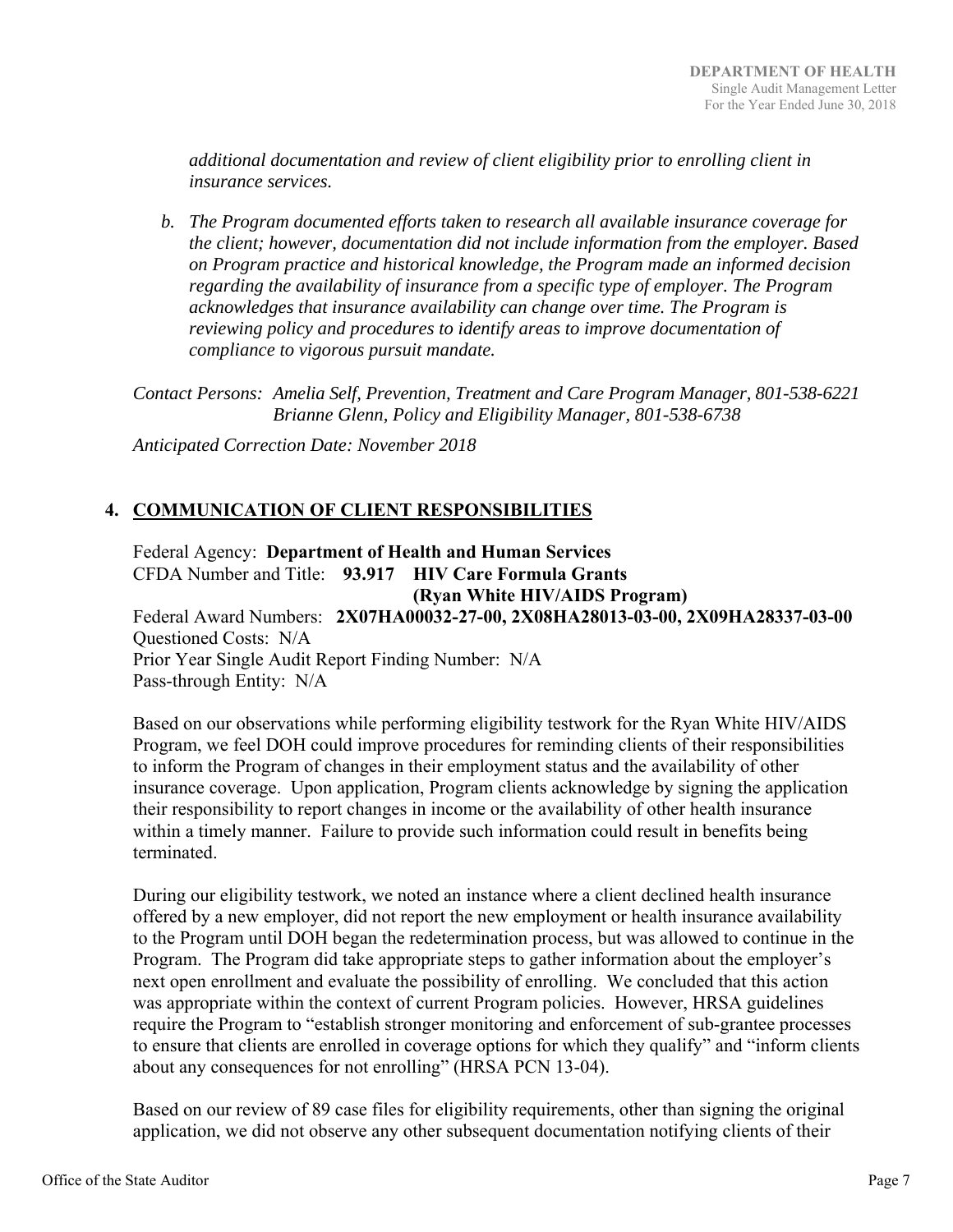responsibility to inform the Program of changes in employment status or the availability of other insurance. In prior years, clients were required to acknowledge this responsibility in writing; however, in recent years, the Program has revised its policies and forms and has discontinued documenting the communication of the clients' responsibilities. The revisions to policies and documentation have resulted in vague and inconsistent communication, monitoring, and enforcement of this key requirement.

#### **Recommendation:**

**We recommend the Program revise its policies and procedures to ensure that continuing eligibility requirements and client responsibilities are appropriately communicated to clients and to ensure that the client acknowledgment of their responsibilities is properly documented.** 

#### *DOH's Response:*

*The Department of Health agrees with this finding.* 

## *Corrective Action Plan:*

*The Program will add language to the Clients Rights & Responsibilities section of the application that clients must sign acknowledging their responsibility to inform the Program of changes in their employment status and the availability of other insurance coverage.* 

*Contact Persons: Amelia Self, Prevention, Treatment and Care Program Manager, 801-538-6221 Brianne Glenn, Policy and Eligibility Manager, 801-538-6738* 

*Anticipated Correction Date: January 2019* 

## **5. AUTOMATE ELIGIBILITY DETERMINATIONS FOR HIV CARE/RYAN WHITE PROGRAM**

Federal Agency: **Department of Health and Human Services**  CFDA Number and Title: **93.917 HIV Care Formula Grants (Ryan White HIV/AIDS Program)**  Federal Award Numbers: **2X07HA00032-27-00, 2X08HA28013-03-00, 2X09HA28337-03-00**  Questioned Costs: N/A Prior Year Single Audit Report Finding Number: N/A Pass-through Entity: N/A

DOH utilizes manual processes to gather information and determine eligibility for Ryan White HIV/AIDS Program clients, including income verification, residency, and other applicable factors. DOH, in conjunction with DWS, uses various other electronic systems to determine eligibility for other federal programs (i.e. Medicaid, CHIP, SNAP, etc.) but does not currently use such other systems in determining eligibility for the Ryan White HIV/AIDS Program. The